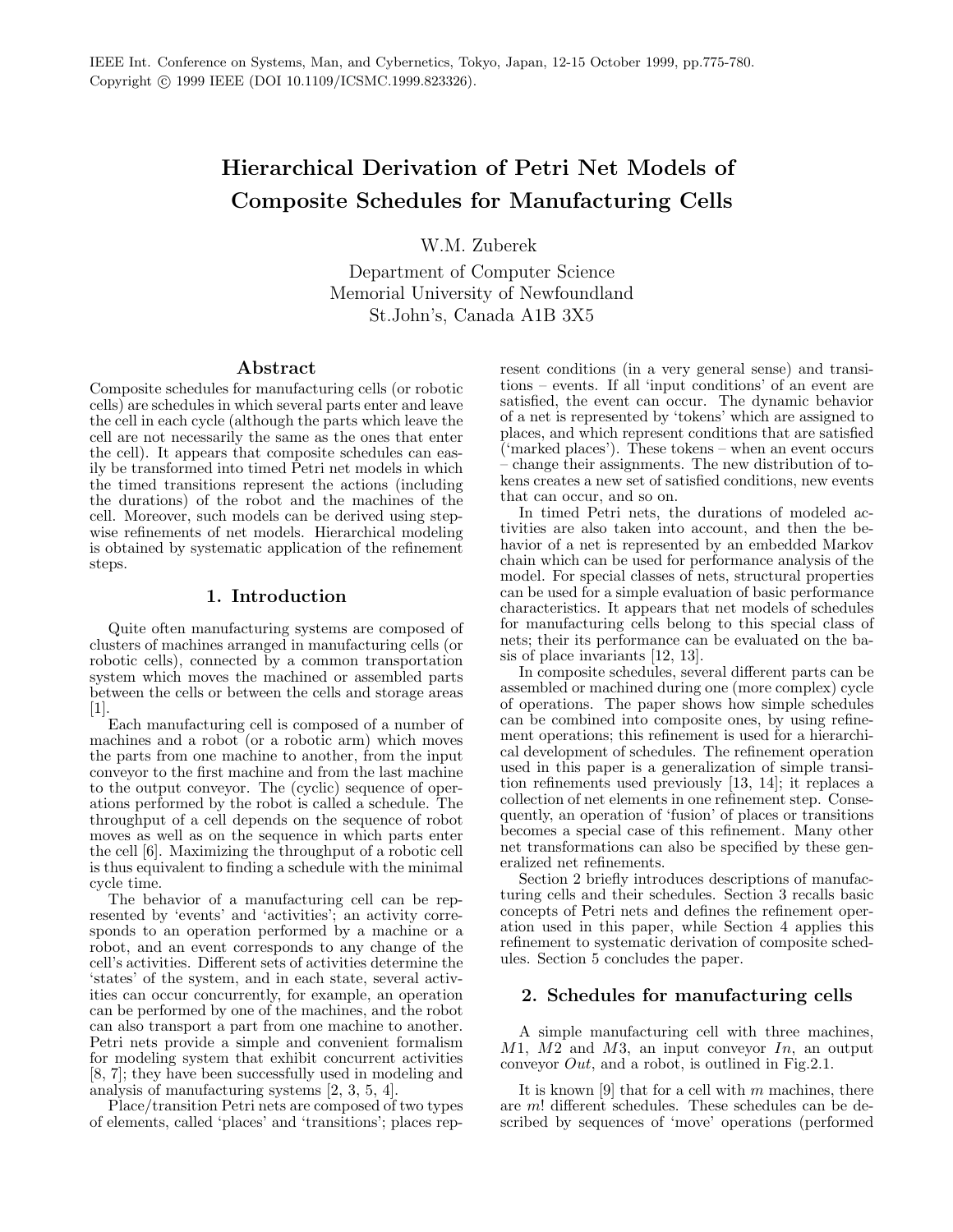

Fig.2.1. Layout of a 3–machine cell.

by the robot) such as picking a part from the input conveyor, transporting it to a machine and loading it, then (when the machine's operation is finished) unloading the part, transporting it to another machine, and so on.

Assuming (for simplicity) that all parts follow the same path through the cell, and that this path is from the input conveyor to the first machine, then from the first machine to the second, and so on, the six 3–machine schedules, denoted here A, B, ..., F, can be represented by sequences of cell "states". Each state describes the distribution of parts over the machines of the cell, so, for an  $m$ –machine cell, it can be represented by a sequence of m (binary) digits, each digit describing one machine of the cell (with the value " $0$ " if the machine is 'empty', and "1" if a part is loaded on the machine; so,  $010'$  is the state in which  $M1$  and  $M3$  are empty and there is a part loaded on M2):

| A: $000 - 100 - 010 - 001 - 000$ |
|----------------------------------|
| B: $001 - 101 - 011 - 010 - 001$ |
| C: $001 - 101 - 100 - 010 - 001$ |
| D: $010 - 110 - 101 - 011 - 010$ |
| E: $010 - 110 - 101 - 100 - 010$ |
| $F: 011 - 111 - 110 - 101 - 011$ |

It is (arbitrarily) assumed that all schedules begin in a uniform way by the operation of picking a new part from the input, transporting it and loading on the first machine of the cell (this is why for all schedules the first component of the first state description, i.e., the machine  $M1$ , is always "0").

Each of these schedules can easily be transformed into a complete sequence of robot's operations [12] by adding all those robot's moves which are necessary to perform the required state transitions. For example, the schedule D,  $0.010 - 110 - 101 - 011 - 010$ , requires that the robot, after loading the new part on machine M1 (state transition  $010 - 110$ ), moves to machine M2 to unload it, transport the unloaded part to machine M3 and load the part (state transition  $110 - 101$ ); then the robot moves back to M1, unloads it, transports the unloaded part to  $M2$  and loads it (transition  $101 - 011$ ); next the robot moves to M3, unloads the part, transports is to the output conveyor and drops it there (state

transition  $(0.11 - 0.01)$ , after which the robot moves to the input conveyor to start another cycle. Such a detailed schedule is a sequence of steps in which the robot carries a part from one component of the cell to another (such steps are denoted by  $\Rightarrow$ ), or performs 'empty' moves, without carrying a part (such steps are denoted by  $\rightarrow$ ). The discussed schedule D is a (cyclic) sequence of the following steps:

$$
In \Rightarrow M1 \to M2 \Rightarrow M3 \to M1 \Rightarrow
$$
  

$$
M2 \to M3 \Rightarrow Out \to In
$$

while for schedule A the sequence is simply:

$$
In \Rightarrow M1 \Rightarrow M2 \Rightarrow M3 \Rightarrow Out \rightarrow In.
$$

These sequences can be further refined by explicitly showing all operations performed by the robot. Let P0 and D0 denote the operations of picking a new part from the input conveyor and dropping a part on the output conveyor, respectively; let also  $Li$  and  $Ui$  denote the operations of loading a part on machine  $Mi$  and unloading the part from  $Mi$ ; then the detailed sequence for schedule D is:

$$
P0 \Rightarrow M1, L1 \rightarrow M2, U2 \Rightarrow M3, L3 \rightarrow M1, U1
$$
  

$$
\Rightarrow M2, L2 \rightarrow M3, U3 \Rightarrow Out, D0 \rightarrow In
$$

and the sequence for schedule A is:

$$
P0 \Rightarrow M1, L1, U1 \Rightarrow M2, L2, U2 \Rightarrow M3, L3, U3 \Rightarrow Out, D0 \rightarrow In.
$$

It appears that composite schedules, in which several parts enter the cell (and several parts leave the cell) in one cycle, are extension of the same approach; for composite schedules, the robot executes operations of several simple schedules. Not surprisingly, composite schedules can be represented by embedding simple schedules one into another in a way that preserves the consistency of state descriptions [12]. For example, it can be observed that the initial state of schedule D (010) is also one of the states in schedule A, so it is possible, in state 010 of schedule A, to "switch" to schedule D, execute it and return to continuation of schedule A, as shown in the following outline:

| schedule A | schedule D |
|------------|------------|
| 000        |            |
| 100        |            |
| 010        | 010        |
|            | 110        |
|            | 101        |
|            | 011        |
| 010        | 010        |
| 001        |            |
| 000        |            |

A complete sequence of robot operations is a combination of the sequence for schedule A with that for schedule D, with (possibly) some additional moves at the transition from one schedule to another. For the composite schedule A+D this detailed sequence is: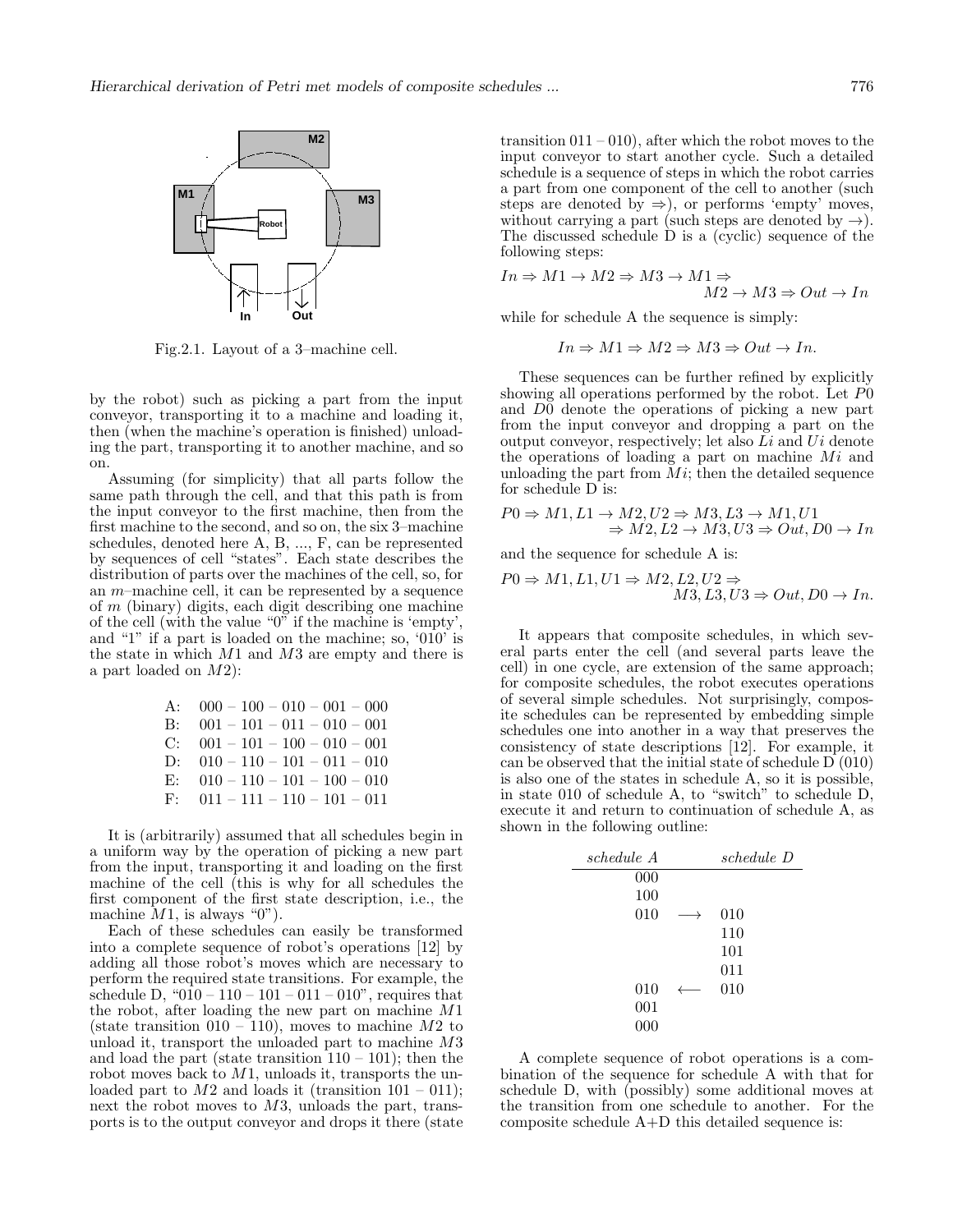$$
P0 \Rightarrow M1, L1, U1 \Rightarrow M2, L2
$$
  
\n
$$
\rightarrow In, P0 \Rightarrow M1, L1 \rightarrow M2, U2
$$
  
\n
$$
\Rightarrow M3, L3 \rightarrow M1, U1 \Rightarrow M2, L2
$$
  
\n
$$
\rightarrow M3, U3 \Rightarrow Out, D0 \rightarrow M2,
$$
  
\n
$$
U2 \Rightarrow M3, L3, U3 \Rightarrow Out, D0 \rightarrow In.
$$

Although it is possible to derive composite schedules from the detailed state descriptions [12], there is a more intuitively appealing approach which derives models of composite schedules by combining models of simple schedules.

#### 3. Petri nets and net refinements

This section recalls basic concepts of timed Petri nets and net refinements. A more detailed discussion can be found in [7, 8, 11, 12].

A place/transition (ordinary, i.e., with no arc<br>weights) net N is a triple  $N = (P, T, A)$  where P is a finite, nonempty set of places,  $T$  is a finite, nonempty set of transitions, A is a set of directed arcs, and  $A \subseteq P \times T \cup T \times P$ , such that for each transition there exists at least one place connected with it. For each place p (and each transition t) the input set,  $Inp(p)$  (or  $Inp(t)$ , is the set of transitions (or places) connected by directed arcs to p (or t). The output sets,  $Out(p)$ and  $Out(t)$ , are defined similarly. The Inp and Out notation is extended in the natural way to sets of places and transitions.

A marked Petri net **M** is a pair  $\mathbf{M} = (\mathbf{N}, m_0)$  where **N** is a Petri net,  $N = (P, T, A)$ , and  $m_0$  is an initial marking function,  $m_0 : P \to \{0, 1, ...\}$  which assigns a (nonnegative) integer number of tokens to each place of the net.

Let any function  $m : P \to \{0, 1, ...\}$  be called a marking in a net  $N = (P, T, A)$ .

A transition  $t$  is enabled by a marking  $m$  iff every input place of this transition contains at least one token. Every transition enabled by a marking  $m$  can fire. When a transition fires, a token is removed from each of its input places and a token is added to each of its output places. This determines a new marking in a net, a new set of enabled transitions, and so on. The set of all markings that can be derived from the initial marking is called the set of reachable markings. If this set if finite, the net is bounded.

A place  $p$  is shared iff it is an input place for more than one transition. A net is free–choice if the input sets of all transitions sharing the same place are identical. A net is (structurally or statically) conflict–free if it does not contain shared places. A marked net is (dynamically) conflict–free if for any marking in the set of reachable markings, and for any shared place, at most one of transitions sharing this place is enabled. Only bounded conflict–free nets are considered in this paper.

Refinements in Petri nets can be defined in several ways; a convenient approach, proposed in [13], refines a net by replacing a single element (a transition or a place) by a subnet connected to the input and output sets of the replaced element. A more general refinement operations are used in this paper in order to refine a number of elements in a single step. Consequently, more general net transformations can be described by this refinement operation, with the previously used refinements of places and transitions [13, 14] as special cases.

A refinement system  $\mathcal R$  is defined as a 5-tuple,  $\mathcal R$  =  $(M_0, M, \rho, \phi, \psi)$ , where:

- $M_0$  is a marked (initial) place/transition net,  $M_0 =$  $(N_0, m_0)$ ,  $N_0 = (P_0, T_0, A_0)$ ;
- $M$  is a family of (marked) place/transition refinement nets,  $M = {\bf{M}_1, ..., M_k};$
- $\rho$  is a (partial) refinement function which associates subsets of elements of  $P_0 \cup T_0$  with nets from  $\mathcal{M}$ ,  $\rho: 2^{P_0 \cup T_0} \to \{1, ..., k\}$  such that:

 $\forall X_i \in Dom(\rho) \ \forall X_j \in Dom(\rho) - \{X_i\}$ :  $X_i \cap X_j = \emptyset \;\wedge\; X_i \cap (Imp(X_j) \cup Out(X_j)) \cup$  $X_i \cap (Inp(X_i) \cup Out(X_i)) = \emptyset,$ 

i.e., if  $X \in Dom(\rho)$ , than all elements of X are replaced by the same net  $\mathbf{M}_{\rho(X)}$ , and different subsets  $X_i, X_j \in Dom(\rho)$  are disjoint and do not contain adjacent elements of  $M_0$ ;

 $\phi$  and  $\psi$  are (input and output) interface functions which define the interconnections between the input and output sets of the refined elements and their refinement nets determined by  $\rho$ ; for each  $X \in Dom(\rho), \phi(X) : T_0 \to 2^{P_{\rho(p)}} \cup P_0 \to 2^{T_{\rho(t)}}$ such that  $\phi(X)(t)$  is undefined if  $t \notin \text{Inp}(X)$  and  $\phi(X)(p)$  is undefined if  $p \notin Imp(X)$ ; similarly, for each  $X \in Dom(\rho), \psi(p): T_0 \to 2^{P_{\rho(p)}} \cup P_0 \to 2^{T_{\rho(t)}}$ such that  $\psi(X)(t)$  is undefined if  $t \notin Out(X)$  and  $\psi(X)(p)$  is undefined if  $p \notin Out(X)$ .



Fig.3.1. Net models of two machines,  $M_1$  and  $M_2$ .

For example, Fig.3.1 shows two simple cyclic nets which model two machines of a (very simple) cell. Places  $p_1$  and  $p_2$  indicate (if marked) that the corresponding machine is available for operation (that it is "free"); for each machine  $Mi$ ,  $i = 1, 2$ , transition  $t_i$  represents the machine's operation, transition  $t_{ia}$  the loading of a part on the machine  $Mi$ , and transition  $t_{ib}$  – unloading the part, after which the machine becomes available for another operation.

Fig.3.2 shows another cyclic net which represents the sequence of robot moves for one of the schedules for a two–machine cell; this sequence is:

$$
P0 \Rightarrow M1, L1, U1 \Rightarrow M2, L2, U2 \Rightarrow Out, D0 \to In.
$$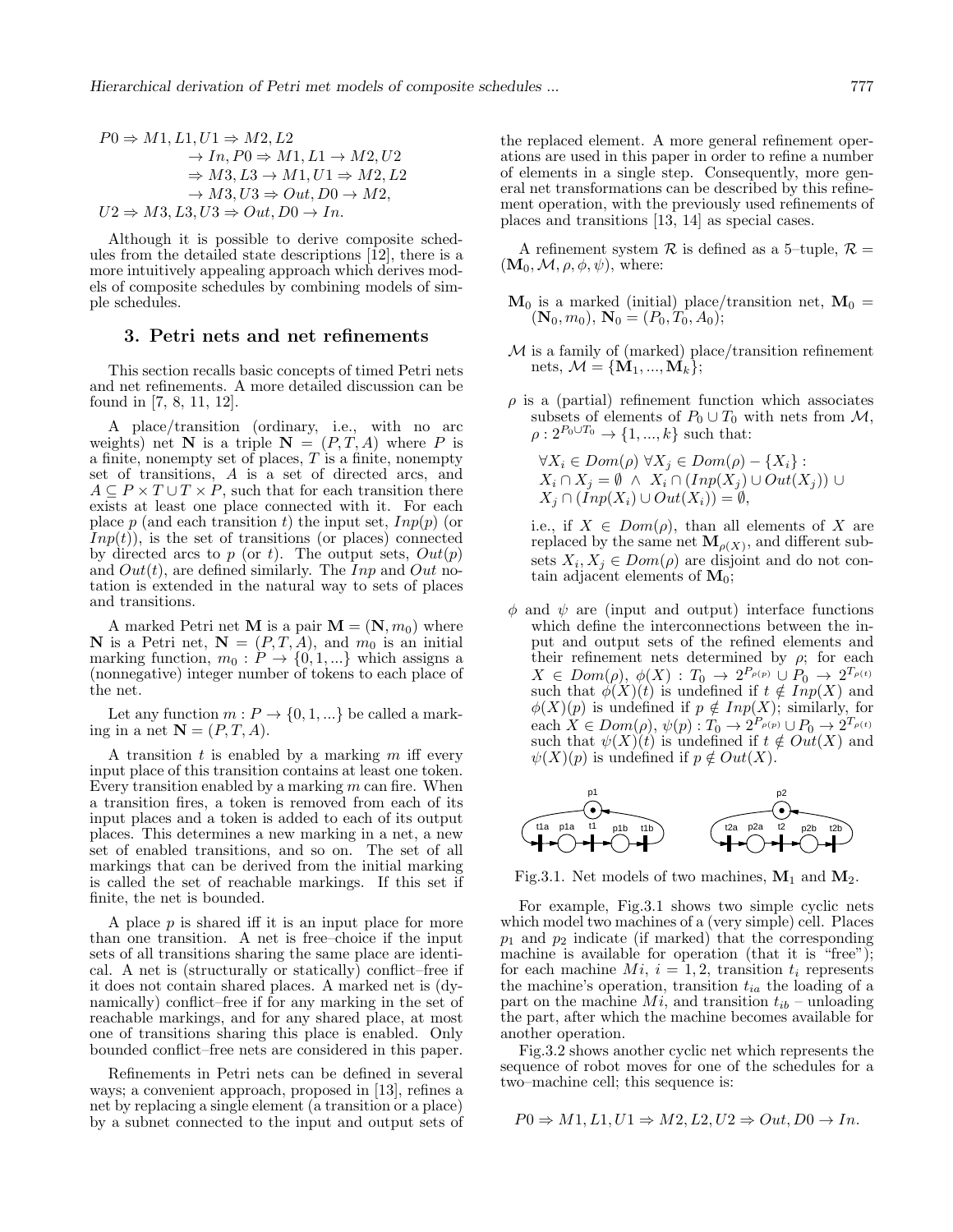

Fig.3.2. Net model of the robot,  $M_0$ .

The transitions represent consecutive steps of the sequence, so  $t_0$  represents the move from Out to In,  $t_{in}$  – picking a new part from the input conveyor,  $t_{01}$  – move from In to  $M1$ , and so on.

The two shaded areas in Fig.3.2 indicate the transitions which are common for the robot and the machines (loading and unloading the parts). In a complete model, these transitions should be "fused" with the corresponding transitions of machine models (Fig.3.1).

Fig.3.3 shows the refinement of net  $\mathbf{M}_0$  (shown in Fig.3.2) by the two nets  $M_1$  and  $M_2$  shown in Fig.3.1; in this case  $\mathcal{M} = {\bf{M}_1, M_2}$ , and the refinement functions are:



Fig.3.3. Net model of a 2–machine schedule.

In timed Petri nets there is a 'firing time' associated with each transition of a net which determines the duration of transition's firings.

A conflict–free timed Petri net **T** is a pair  $T = (M, f)$ where **M** is a conflict–free marked Petri net,  $\mathbf{M} =$ 

 $(N, m_0)$ ,  $N = (P, T, A)$ , and f is a firing time function which assigns the nonnegative (average) firing time  $f(t)$  to each transition t of the net,  $f: T \to \mathbf{R}^{\oplus}$ , and  $\mathbf{R}^{\oplus}$  denotes the set of nonnegative real numbers.

The behavior of a timed Petri net can be represented by a set of states and state transitions [11] which can be combined into a graph of reachable states; this graph is a semi–Markov process defined by the timed net T. For cyclic conflict–free timed nets, such reachability graphs are simple cycles which represent the cyclic behavior of conflict–free nets. Each such timed Petri net contains a basic invariant subnet with the cycle time equal to the cycle time of the whole net. All other subnets, with smaller cycle times, will be subjected to some synchronization delays, imposed by the 'slowest' subnet that determines the cycle time of the whole net. The cycle time of the net is thus equal to the maximum cycle time if its basic invariant subnets [12]. This property can be used for a very efficient structural method of performance evaluation, based on place invariants of net models [12, 14].

## 4. Net models of composite schedules

Petri net models of simple schedules can easily be derived from detailed sequences of the robot operations as an extension of the example given in Section 3. Fig.4.1 shows a net model of the previously (Section 2) discussed schedule A for a 3–machine cell, and Fig.4.2 shows a model of schedule D.

In composite schedules, several (possibly different) parts enter the cell in each cycle, so the models of machines must be generalized to represent possibly different operations performed on different parts by the same machine. A simple extension of the model shown in Fig.3.1 uses a free–choice structure with a branch for each part of the composite schedule. For schedules composed of pairs of simple schedules, the machine model can be as in Fig.4.3. It should be observed that this model can be created by a refinement of a single machine model (e.g., the first model shown in Fig.3.1), replacing place  $p_1$  by another net model of a single machine (e.g., the second net model in Fig.3.1).



Fig.4.3. Net model of a single machine,  $M_1$ .

A detailed sequence of robot's moves, shown in Fig.4.4, is a generalization of the model from Fig.3.2:

 $\left( t'_{in}, p'_{01}, t'_{01}, p'_{10}, t'_{1a}, p'_{11}, t'_{1b}, p'_{12}, t'_{12}, p'_{21}, t'_{2a}, p_{2c}, \right.$  $t_{20},\, p''_{in},\, t''_{in},\, p''_{01},\, t''_{01},\, p''_{10},\, t''_{1a},\, p''_{1c},\, t''_{21},\, p''_{2d},\, t''_{2b},\, p''_{23},\, t''_{23},$  $p_{32}'',\ t_{3a}'',\ p_{31}'',\ t_{31}'',\ p_{13}'',\ t_{1b}'',\ p_{12}'',\ t_{12}'',\ p_{21}'',\ t_{2a}'',\ p_{2c}'',\ t_{32}'',\ p_{3c}'',$  $t''_{3b}$ ,  $p''_{30}$ ,  $t''_{30}$ ,  $p''_{03}$ ,  $t''_{out}$ ,  $p''_{out}$ ,  $t_{02}$ ,  $p_{20}$ ,  $t'_{2b}$ ,  $p'_{23}$ ,  $t'_{23}$ ,  $p'_{32}$ ,  $t'_{3a}, p'_{33}, t'_{3b}, p'_{30}, t'_{30}, p'_{03}, t'_{out}, p'_{out}, t'_{0}, p'_{in}, t'_{in}$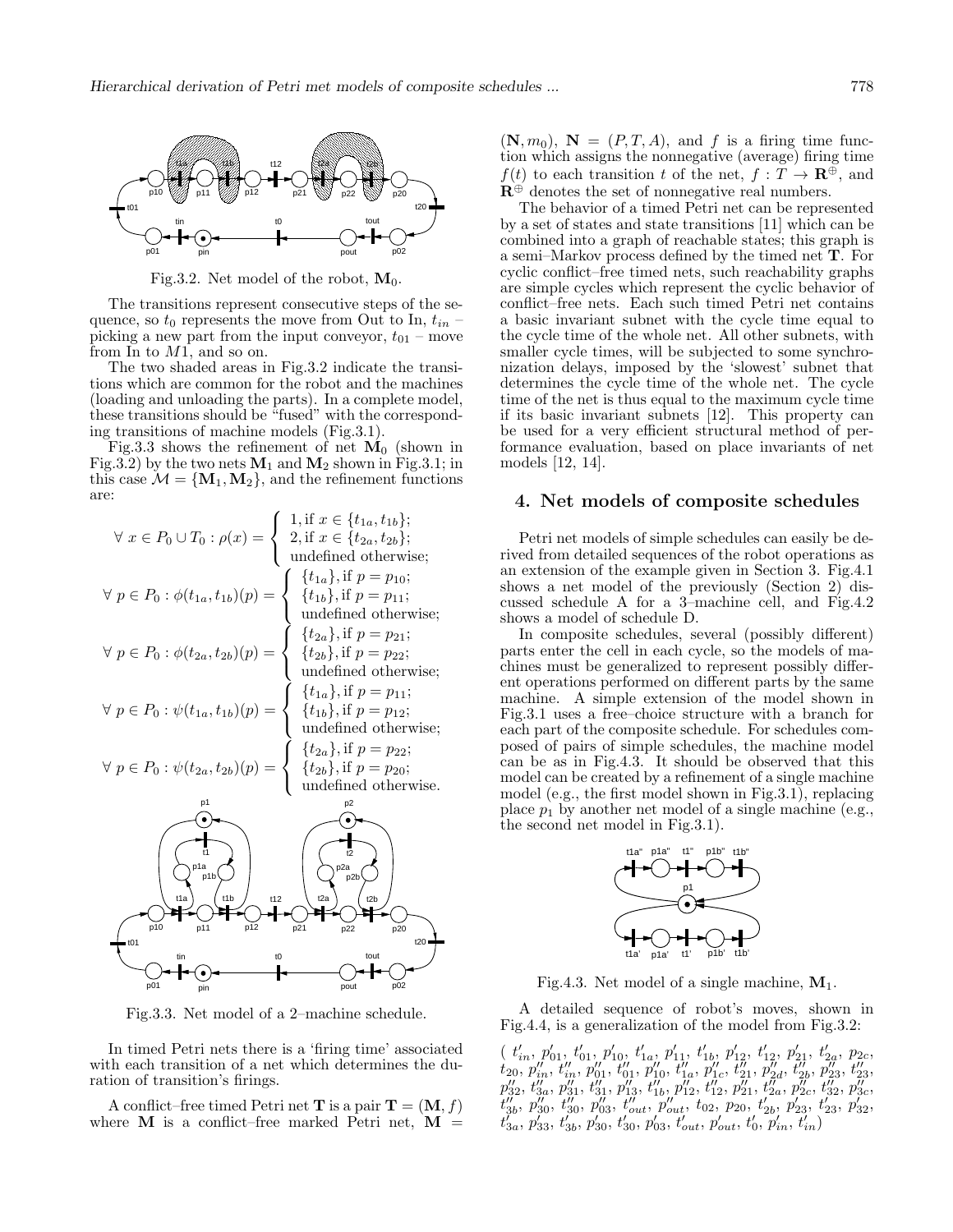

Fig.4.2. Net model of schedule D.

The shaded areas in Fig.4.4 indicate two of three subsets of transitions to be refined by the machine models  $M_1$ ,  $M_2$  and  $M_3$  (all as shown in Fig.4.3).



Fig.4.4. Robot's cycle for schedule A+D.

The refining functions  $\rho$ ,  $\phi$  and  $\psi$  are:

$$
\forall x \in P_0 \cup T_0 : \rho(x) = \begin{cases} 1, \text{if } x \in \{t'_{1a}, t'_{1b}, t''_{1a}, t''_{1b}\}; \\ 2, \text{if } x \in \{t'_{2a}, t'_{2b}, t''_{2a}, t''_{2b}\}; \\ 3, \text{if } x \in \{t'_{3a}, t'_{3b}, t''_{3a}, t''_{3b}\}; \\ \text{undefined otherwise}; \end{cases}
$$

Let  $X_1 = \{t'_{1a}, t'_{1b}, t''_{1a}, t''_{1b}\}, X_2 = \{t'_{2a}, t'_{2b}, t''_{2a}, t''_{2b}\},$ and  $X_3 = \{t'_{3a}, t''_{3b}, t'''_{3a}, t'''_{3b}\}$ ; then:

$$
\forall p \in P_0 : \phi(X_1)(p) = \left\{ \begin{array}{l} \{t'_{1a}\}, \text{if } p = p'_{10}; \\ \{t'_{1b}\}, \text{if } p = p'_{11}; \\ \{t''_{1a}\}, \text{if } p = p''_{10}; \\ \{t''_{1b}\}, \text{if } p = p''_{13}; \\ \{t''_{1b}\}, \text{if } p = p''_{13}; \\ \text{undefined otherwise}; \\ \{t'_{2a}\}, \text{if } p = p''_{21}; \\ \{t'_{2b}\}, \text{if } p = p'_{2c}; \\ \{t''_{2a}\}, \text{if } p = p'_{21}; \\ \{t''_{2b}\}, \text{if } p = p'_{21}; \\ \{t''_{2b}\}, \text{if } p = p''_{2d}; \\ \text{undefined otherwise}; \end{array} \right.
$$

$$
\forall p \in P_0 : \phi(X_3)(p) = \begin{cases} \{t'_{3a}\}, \text{if } p = p'_{32}; \\ \{t'_{3b}\}, \text{if } p = p'_{33}; \\ \{t'_{3a}\}, \text{if } p = p''_{32}; \\ \{t''_{3b}\}, \text{if } p = p''_{32}; \\ \{t''_{3b}\}, \text{if } p = p''_{3c}; \\ \text{undefined otherwise}; \end{cases}
$$

$$
\forall p \in P_0 : \psi(X_1)(p) = \begin{cases} \{t'_{1a}\}, \text{if } p = p'_{11}; \\ \{t'_{1b}\}, \text{if } p = p'_{12}; \\ \{t''_{1b}\}, \text{if } p = p''_{12}; \\ \{t''_{1b}\}, \text{if } p = p''_{12}; \\ \text{undefined otherwise}; \\ \{t'_{2b}\}, \text{if } p = p'_{22}; \\ \{t'_{2b}\}, \text{if } p = p'_{23}; \\ \{t''_{2b}\}, \text{if } p = p''_{23}; \\ \{t''_{2b}\}, \text{if } p = p''_{23}; \\ \text{undefined otherwise}; \\ \{t''_{3b}\}, \text{if } p = p''_{33}; \\ \text{undefined otherwise}; \end{cases}
$$

$$
\forall p \in P_0 : \psi(X_3)(p) = \begin{cases} \{t'_{3a}\}, \text{if } p = p''_{33}; \\ \{t'_{3a}\}, \text{if } p = p''_{33}; \\ \{t'_{3a}\}, \text{if } p = p''_{33}; \\ \{t'_{3a}\}, \text{if } p = p''_{33}; \\ \{t''_{3b}\}, \text{if } p = p''_{30}; \\ \{t''_{3b}\}, \text{if } p = p''_{30}; \\ \text{undefined otherwise}; \end{cases}
$$

The result of this refinement is shown in Fig.4.5 as the schedule A+D.

# 5. Concluding remarks

The paper shows that composite schedules for manufacturing cells can be derived by applying (generalized) net refinement operations to simple schedules. Systematic application of such refinements results in hierarchical models of schedules with a clear identification of components, so model complexity can be controlled in a better way than in 'monolithic' (or 'flat') approaches.

The models derived in the proposed way are covered by simple subnets implied by place invariants of the the